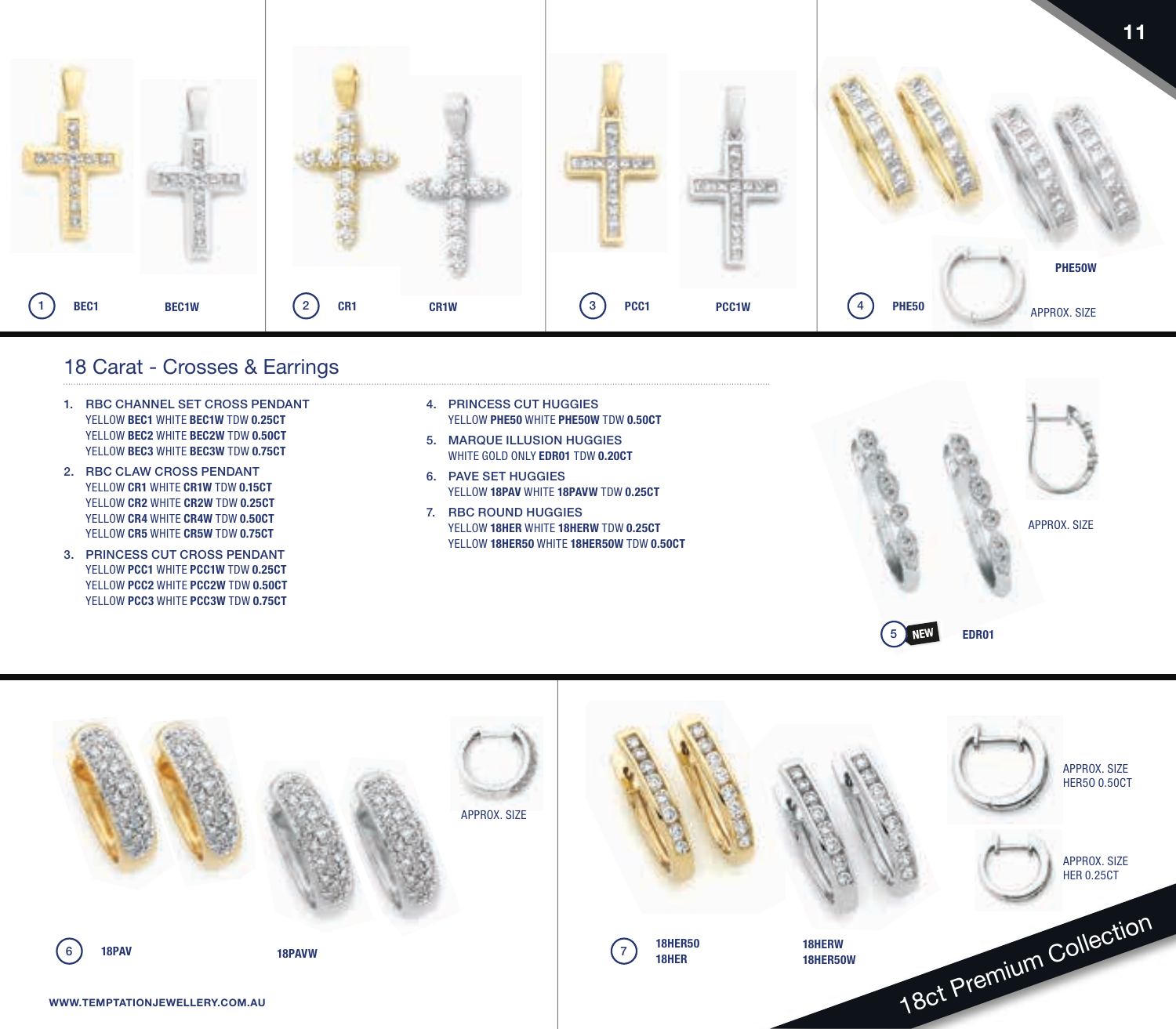

## 18 Carat - Earrings, Necklaces, Hearts and Earrings

- 1. RBC OVAL HUGGIES YELLOW **18HEO** WHITE **18HEOW** TDW **0.25CT** YELLOW **18HEO50** WHITE **18HEO50W** TDW **0.50CT**
- 2. DOUBLE ROW HUGGIES YELLOW **DH50** WHITE **DH50W** TDW **0.50CT**
- 3 RBC DROP HUGGIES YELLOW **TD50** WHITE **TD50W** TDW **0.50CT**
- 4. RBC MICRO PAVE HUGGIES WHITE ONLY **MPAV50** TDW **0.50CT**
- 5. RBC MICRO PAVE HUGGIES WHITE ONLY **MPAV60** TDW **0.60CT**
- 6. RBC MICRO PAVE HUGGIES WHITE ONLY **MPAV1170** TDW **0.70CT**
- **7.** MICRO PAVE SET OVAL HUGGIE EARRINGS WHITE ONLY **MPAV075** TDW **0.75CT**

3 **TD50**

APPROX. SIZE

**TD50W**